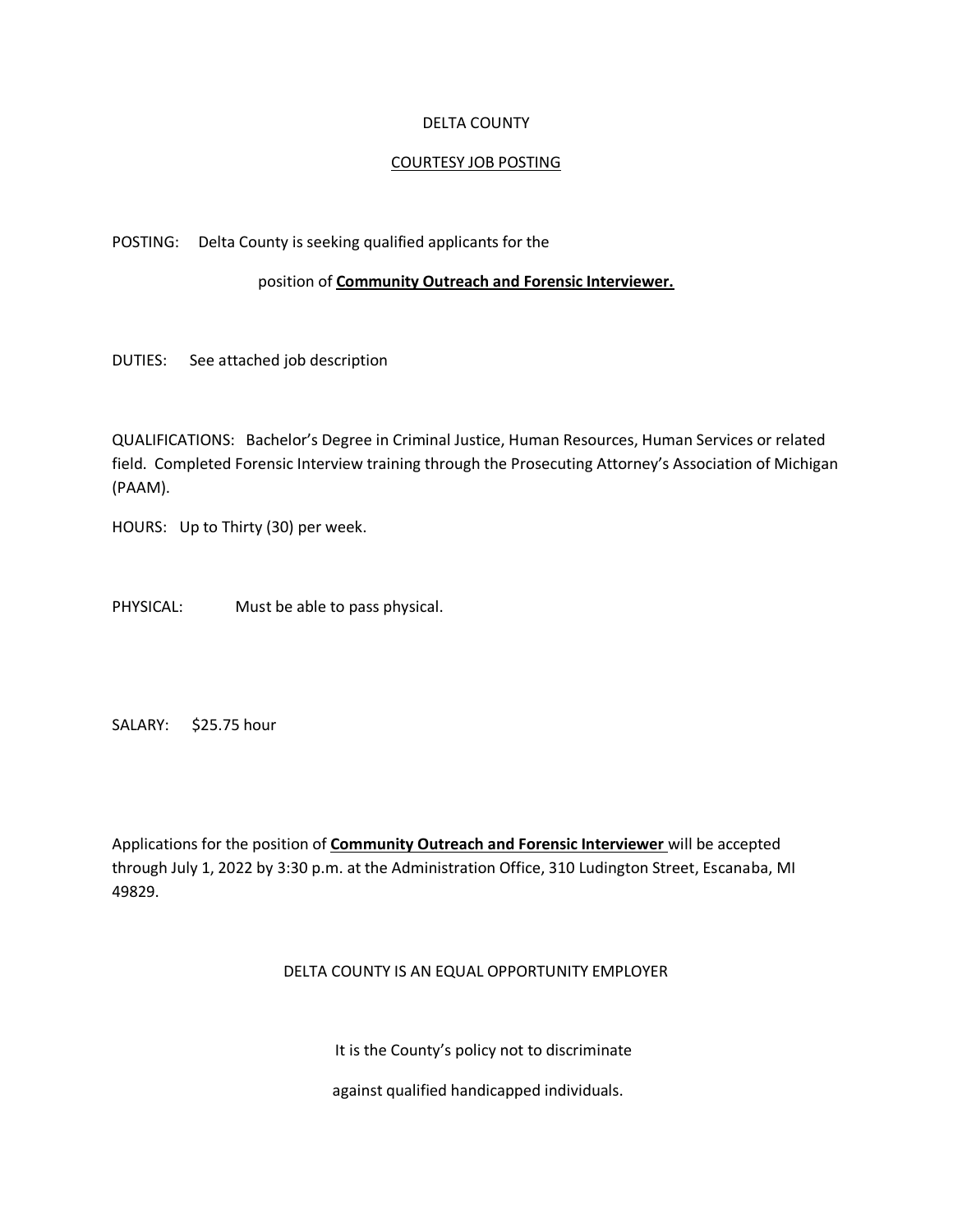**Position:** Community Outreach and Forensic Interviewer

**Status:** Exempt, Full-Time

**Location:** Delta Regional Child Advocacy Center 2820 College Avenue Escanaba, MI 49829

### **Position Information:**

Works under the general supervision of the Prosecuting Attorney/Chairman of Delta Regional Child Advocacy Center Board of Directors. Oversees interns/volunteers to the Delta Regional Child Advocacy and works with all collaborative partners to improve coordinated community responses to children and families in the service area. Provides Forensic Interviews at the Delta Regional Child Advocacy Center. This position also includes the planning and vision of the CAC and provides back-up for the Program Director and Family Advocate, as needed.

### **Work Environment and Physical Requirements**

- A trauma-rich environment with clients in crisis situations.
- Physical requirements include light lifting of up to 25 pounds.

## **Educational Requirements and Qualifications**

To perform this job successfully, an individual must be able to perform each essential duty. The requirements listed below are representative of the knowledge, skill, and/or ability required.

- The minimum qualification is a Bachelor's Degree in Criminal Justice, Human Resources, Human Services or related field. The ideal candidate will have a working understanding of the dynamics of victim related crimes such as physical abuse and sexual assault.
- The candidate will have completed Forensic Interview training through the Prosecuting Attorney's Association of Michigan (PAAM).
- Three to five years of experience working collaboratively with community agencies, including but not limited to: law enforcement, child welfare, mental health, education, and the criminal justice system.
- Experience providing logistical and facilitation support for community meetings and trainings
- Ability to analyze and synthesize complex information from multiple sources
- Working knowledge of criminal justice process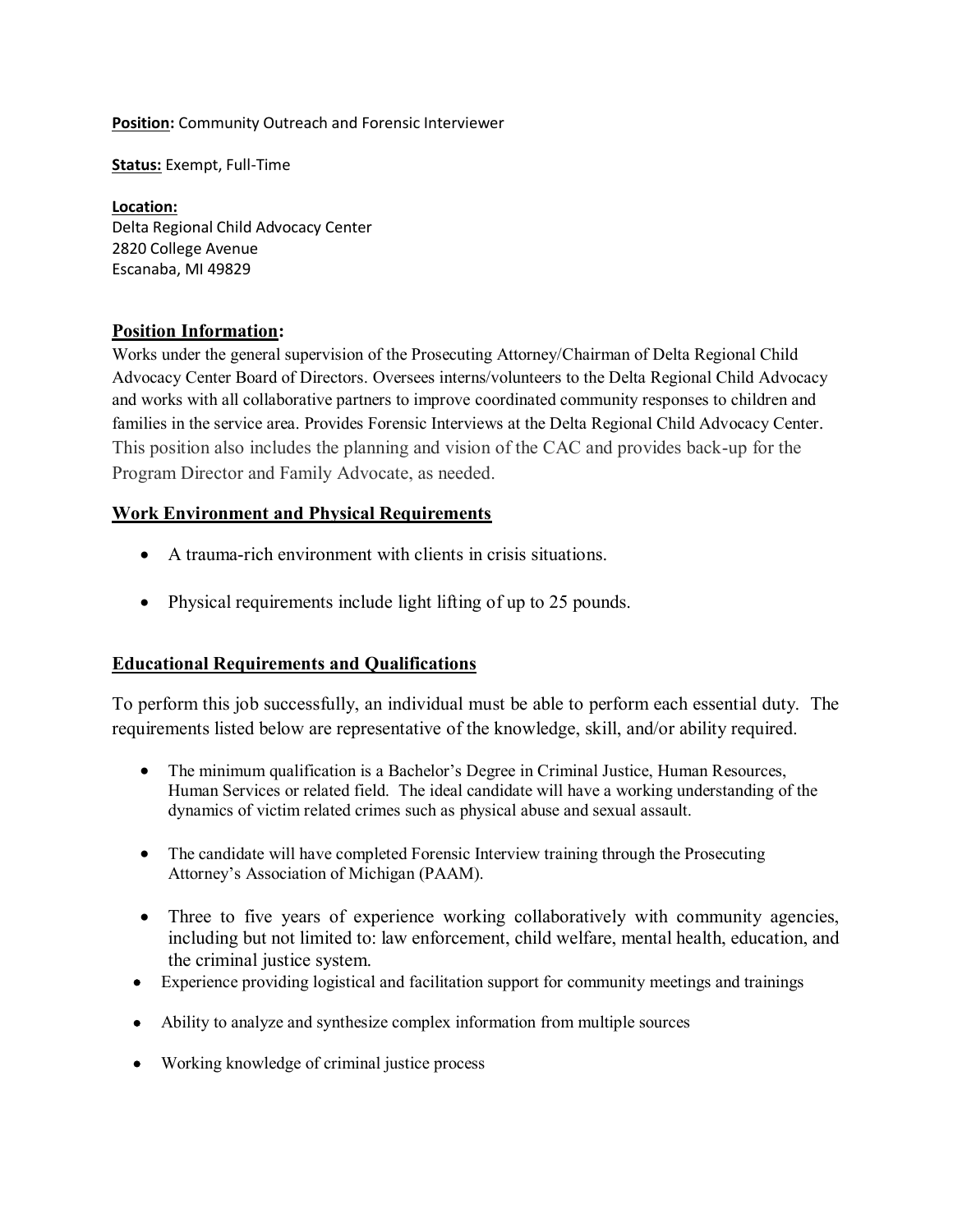- Working knowledge of the dynamics involved for victims/survivors of physical abuse and sexual assault
- Advanced computer skills
- Ability to work well with victims who have experienced a traumatic event
- Knows how to conduct child Forensic Interviews
- Knowledge of community services and resources
- Well organized analytical and diplomatic skills with strong written and verbal communication skills including negotiation.
- Capacity to work effectively with partnering agencies
- Ability to ethically empathize with victims

### **Essential Duties and Responsibilities**

- Provides forensic interviews of children
- Provides support in planning and implementation of programs as related to the Center and the community, in keeping with the Center's mission, vision, and values
- Works with all project partners to ensure a clear understanding and support of the Center's current programs and future opportunities.
- Support the day-to-day program implementation
- Provides support in the creation and implementation of annual budget and in grant writing and reporting.
- Effectively and positively promotes the Center in relevant community groups, working to ensure the Center is seen as a leader in addressing and preventing child sexual abuse and physical abuse.
- Maintains appropriate relationships with relevant community organizations.
- Serves as knowledgeable resource for media and the public about child sexual abuse and physical abuse and the work of the Center.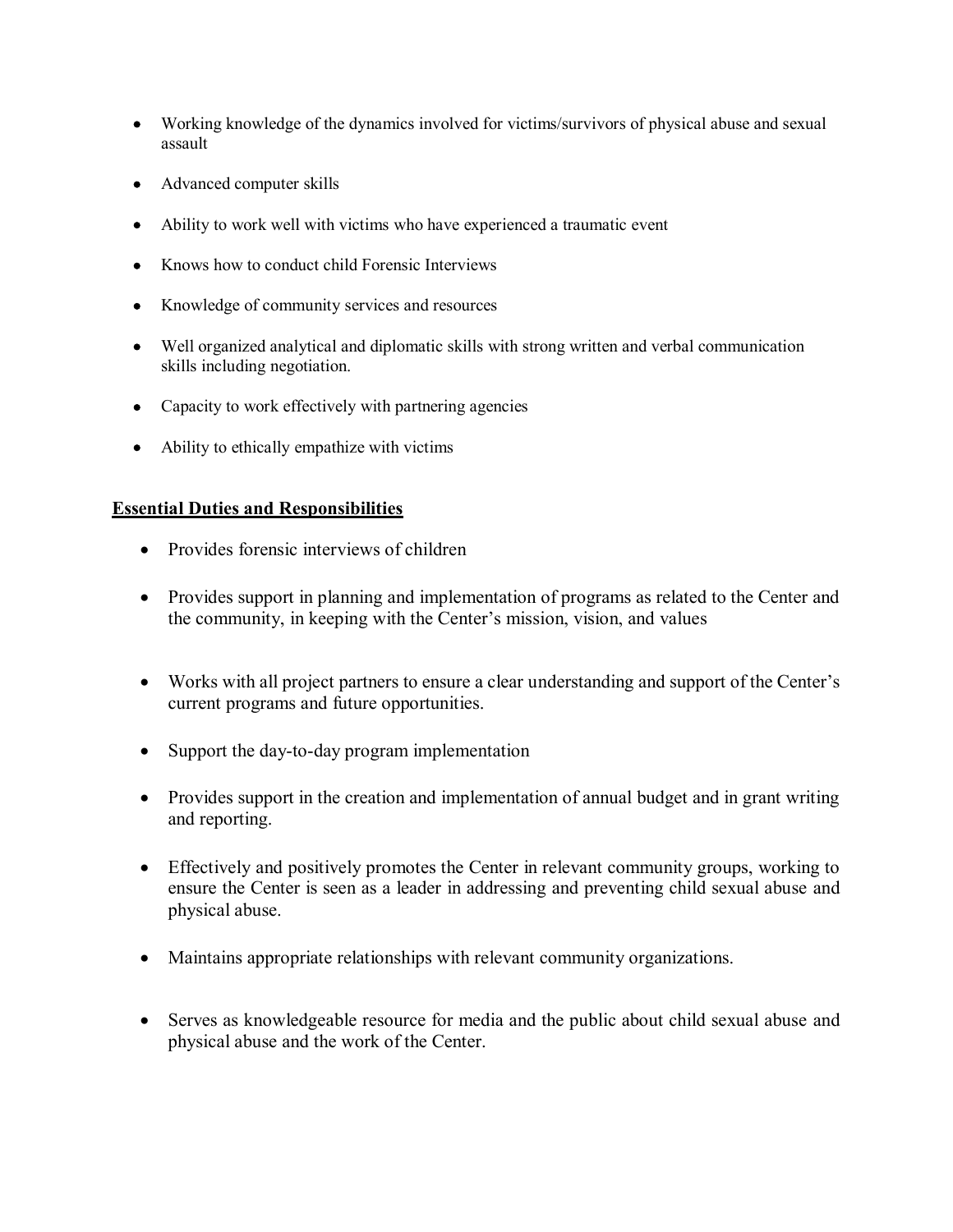- Respects and understands the role each staff member plays and fosters healthy morale among staff.
- Creates positive relationships with partner agencies, both co-located and offsite while understanding the values, roles, and needs of partner agencies in relation to the Center.

# **Competencies**

To perform this job successfully, an individual should demonstrate experience in and commitment to the following competencies, in addition to normal job responsibilities related to these competencies:

*Advocacy and Public Policy* - Recognize issues surrounding child sexual abuse and how awareness and prevention efforts enhance community awareness of child sexual abuse and encourage children and adults to report abuse.

*Communications* - Present self and agency professionally in oral or written communications, writing or speaking clearly and informatively with empathy and understanding; exchange information efficiently and effectively, listening and seeking needed clarification; contribute to the overall culture of the Center through healthy communication, respect, and commitment to the agency's mission, vision, and values.

*Data Management* - Maintain confidentiality of client information and provide accurate and timely tracking of client demographics and Center services.

*Direct Service* - Possess awareness of direct services provided by agency to understand organizational mission and own role in it.

*Leadership and Governance* - Recognize organizational values and represent them in everyday activities.

*Planning and Evaluation* – Ability to analyze and report data in order to evaluate programs, presenting accurate and timely information.

*Flexibility and Adaptability* –establish and maintain cooperative and supportive working relationships with members of direct team, whether staff or volunteer, and the multidisciplinary team as a whole.

*Personal Care and Development* - Seek out and participate in professional development opportunities, both external and internal; commit to self and agency care.

*Building of Global Capacity* - Commit to intercultural development and seek to understand the unique needs of clients and donors of different backgrounds.